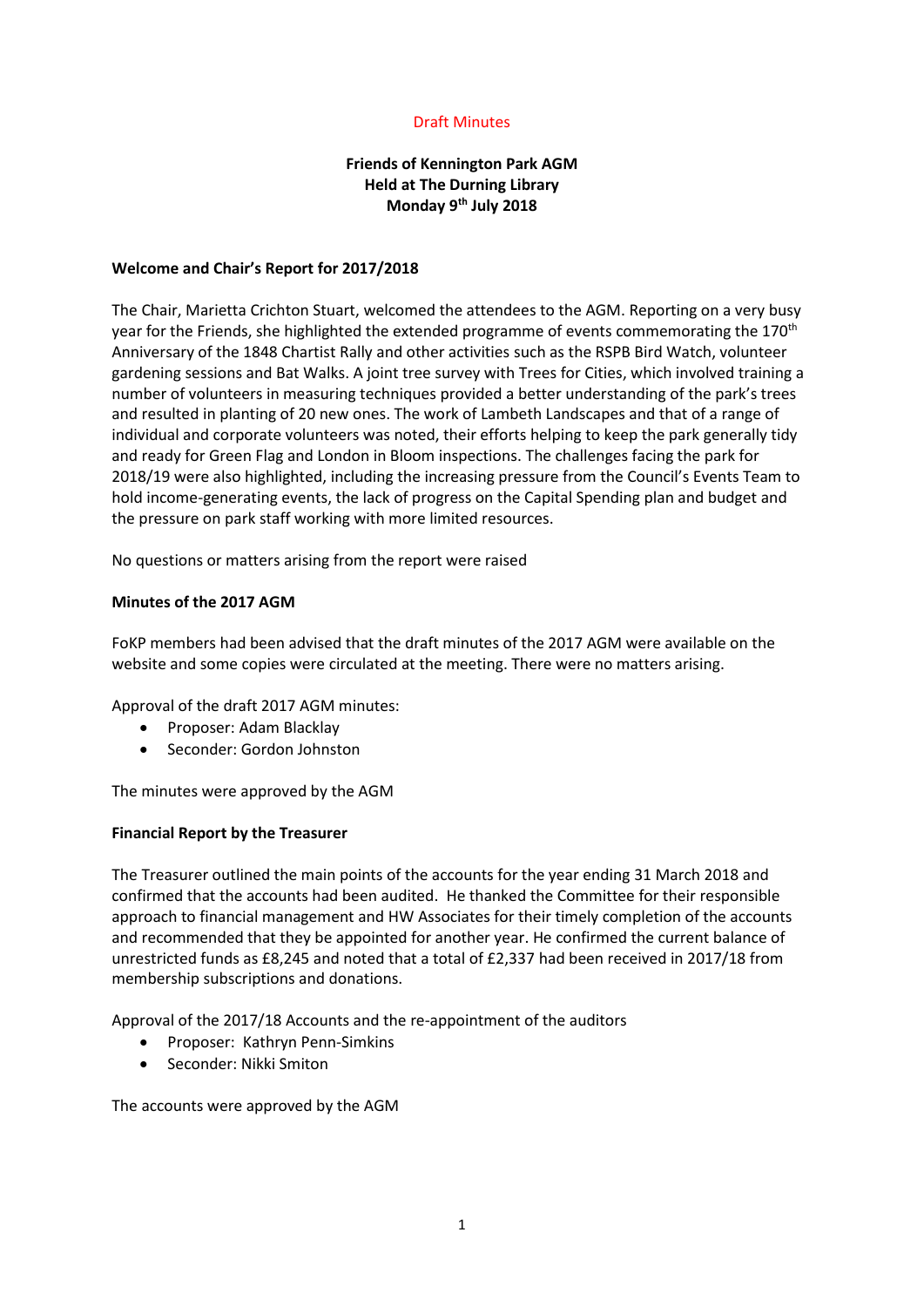## **Election of the Office Holders and committee for 2018/19**

Marietta Crichton Stuart was nominated as Chair for a further year

- Proposer: Gordon Johnston
- Seconder: Sally Gainsborough

Marietta Crichton Stuart was elected un-opposed.

Marietta expressed thanks to Dave Sellers for his outstanding service as Treasurer over many years and presented him with a token of the Friends' appreciation. She also thanked Emily James and Christian Clark whose planned relocation had resulted in them standing down from the Committee.

The remaining members of the committee (details below) had agreed to stand for a further year and the AGM was asked, and agreed, to conduct a single vote for all.

| <b>Name</b>          | <b>Post</b>             |
|----------------------|-------------------------|
| Rita Sammons         | Secretary               |
| Adam Blacklay        | <b>Committee Member</b> |
| Colin Hunte          | Committee Member        |
| Kathryn Penn-Simkins | <b>Committee Member</b> |
| Marnie Searchwell    | <b>Committee Member</b> |
| Nikki Smiton         | Committee Member        |

- Proposer: Gordon Johnston
- Seconder: Sally Gainsborough

All Office Holders and Committee Members were elected un-opposed

Marietta then introduced three new nominees, one as Treasurer, two as Committee members.

| <b>Name</b>           | <b>Post</b>             |
|-----------------------|-------------------------|
| <b>Vilde Aagenaes</b> | Treasurer               |
| Andrew Horsler        | <b>Committee Member</b> |
| Rachel Williams       | <b>Committee Member</b> |

- Proposer: Marietta Crichton Stuart
- Seconder: Brenda Wheeler

The new appointees were approved by the AGM

### **Funding New Developments**

Rita Sammons presented a paper seeking the AGM's agreement to a three-pronged approach to raising additional income to help fund new initiatives and improvements in the park. These were:

- 1. Making an increased number of grant applications to funding bodies such as Sport England, Heritage Lottery, Arts Council, etc
- 2. Exploring the possibility of grants and investments from local businesses
- 3. Increasing membership fees with effect from 1st August 2018 to **£6 – individual; £10 – household; £3 – concession**